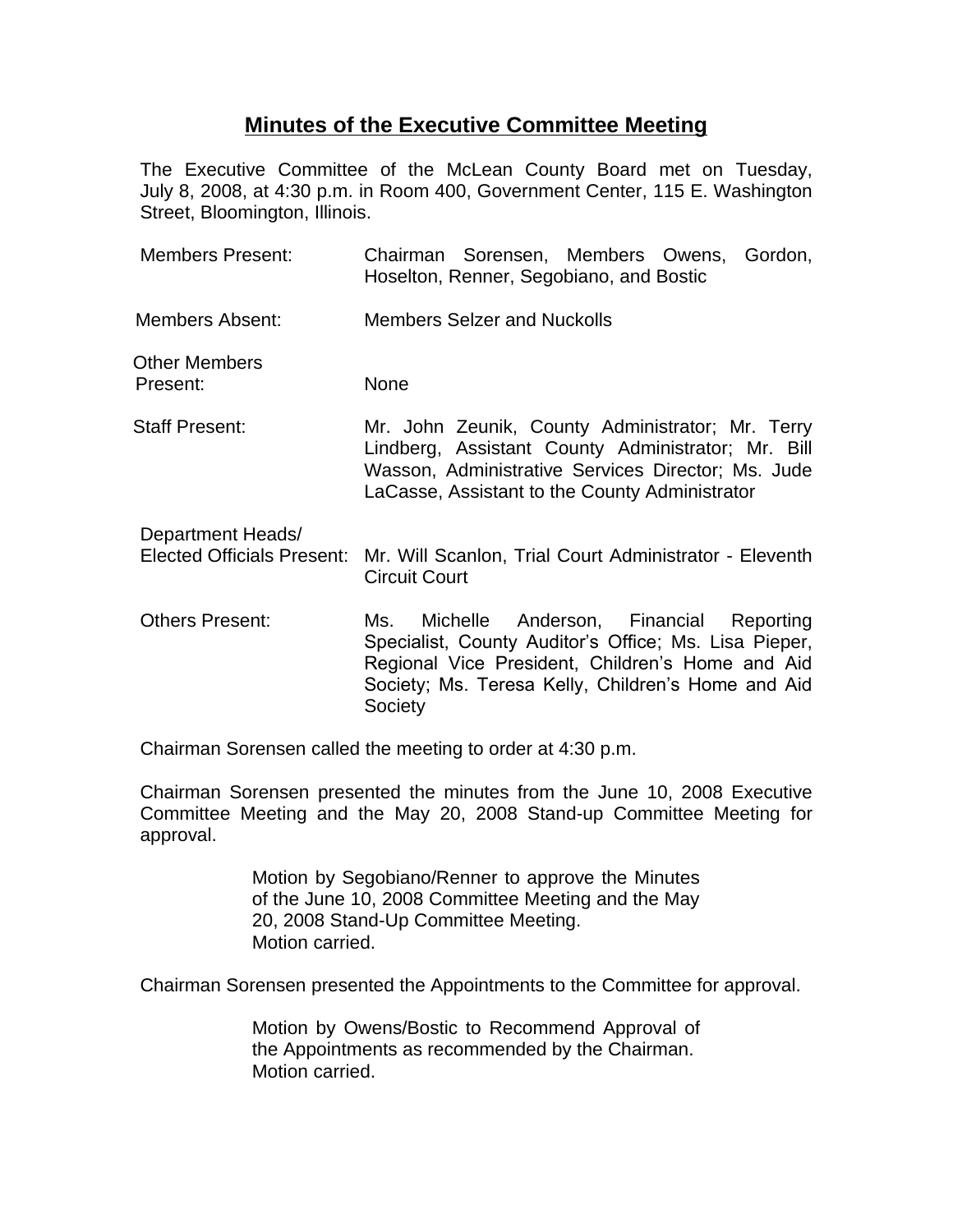Minutes of the Executive Committee July 8, 2008 Page Two

Chairman Sorensen introduced Mr. George Wendt who is seeking appointment to the District #3 County Board seat.

Mr. Wendt stated that he appreciates the opportunity to represent District #3 on the County Board. He advised that the Republican Precinct Committeeman for District #3, which represents approximately 3,000 Republican primary voters, gave him the honor of being their nominee in the November election for this seat. Mr. Wendt indicated that he is looking forward to meeting the voters of District #3 so that he can get an understanding of the type of governance they would expect from their County Board representative.

Chairman Sorensen asked if there were any questions or comments. Hearing none, he thanked Mr. Wendt. He announced that the Board will be asked to vote on this appointment at the July 22<sup>nd</sup> County Board meeting.

Mr. George Gordon, Chairman, Land Use and Development Committee, announced that the Land Use and Development Committee did not meet on Thursday, July  $3^{rd}$ . He indicated that the bills will be considered at a Stand-up Meeting on Tuesday, July 22<sup>nd</sup> prior to the Board Meeting.

Chairman Sorensen asked if there were any questions. Hearing none, he thanked Mr. Gordon.

Ms. Diane Bostic, Chairman, Property Committee, reported that the Property Committee did not meet on Thursday, July  $3^{rd}$ . She indicated that the bills will be considered at a Stand-up Meeting on Tuesday, July  $22<sup>nd</sup>$  prior to the Board Meeting.

Chairman Sorensen asked if there were any questions. Hearing none, he thanked Ms. Bostic.

Mr. Stan Hoselton, Chairman, Transportation Committee, reported that the Transportation Committee brings no items for action to the Executive Committee. He noted that the Transportation Committee approved, this morning, the items being presented to the Board on July 22<sup>nd</sup>.

Chairman Sorensen asked if there were any questions or comments. Hearing none, he thanked Mr. Hoselton.

Mr. Ben Owens, Vice Chairman, Finance Committee, presented a request for approval of a Memorandum of Agreement between McLean County and The McLean County Bar Association for Administrative and Clerical Services for the Law Library – Circuit Court.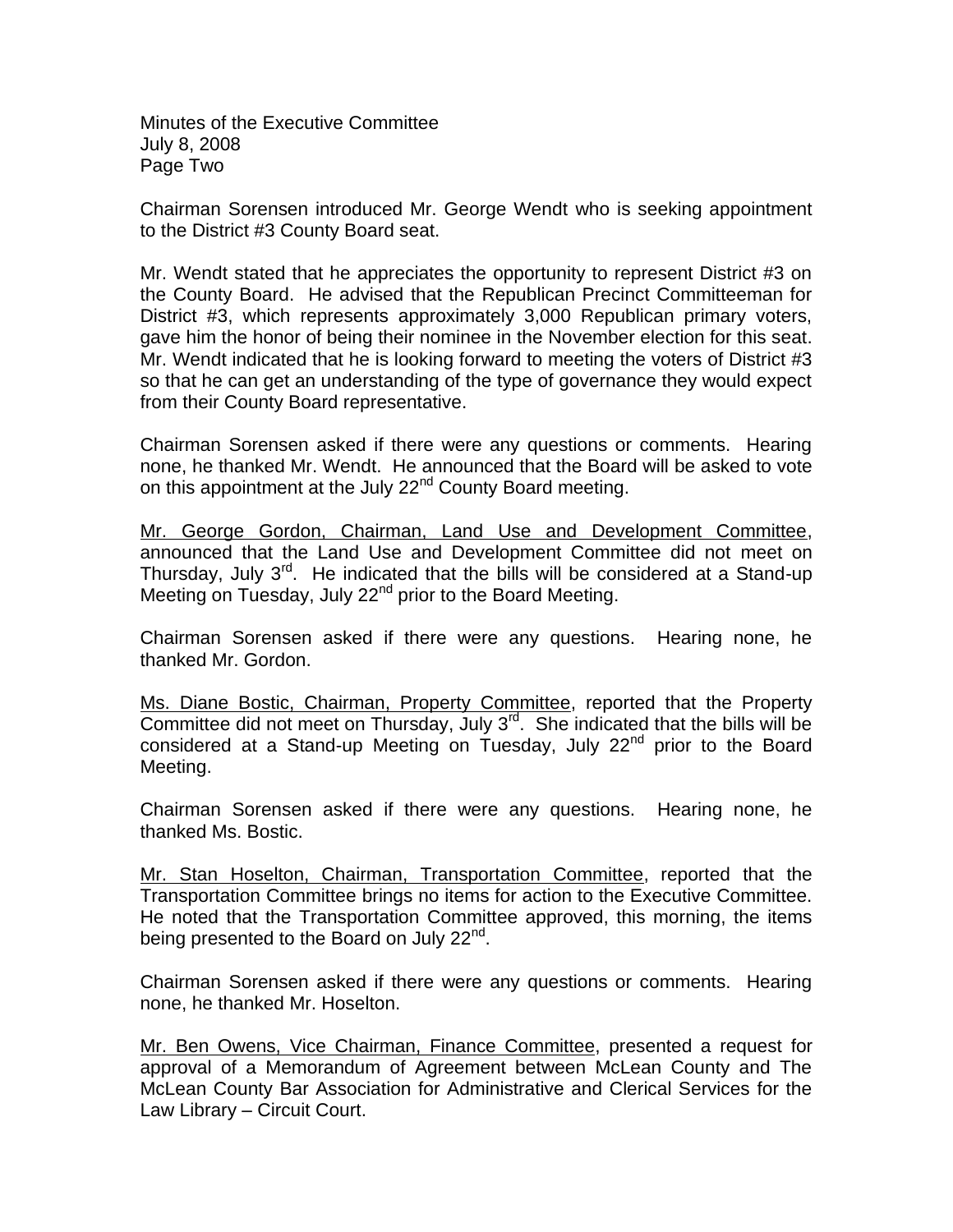Minutes of the Executive Committee July 8, 2008 Page Three

> Motion by Owens/Gordon to Recommend Approval of a Memorandum of Agreement between McLean County and The McLean County Bar Association for Administrative and Clerical Services for the Law Library – Circuit Court. Motion carried.

Chairman Sorensen asked if there were any questions or observations. Hearing none, he thanked Mr. Owens.

Mr. Tari Renner, Chairman, Justice Committee, presented a request for approval of an Emergency Appropriation Ordinance amending the McLean County Fiscal Year 2008 Combined Annual Appropriation and Budget Ordinance – General Fund 0001, Coroner's Office 0031.

> Motion by Renner/Hoselton to Recommend Approval of an Emergency Appropriation Ordinance amending the McLean County Fiscal Year 2008 Combined Annual Appropriation and Budget Ordinance – General Fund 0001, Coroner's Office 0031. Motion carried.

Mr. Renner presented a request for approval of a Domestic Violence Multi-Disciplinary Team Grant Extension of \$134,021.00 from the Illinois Criminal Justice Information Authority for Fiscal Year 2008-2009 for the Sheriff's Department.

> Motion by Renner/Owens to Recommend Approval of a Domestic Violence Multi-Disciplinary Team Grant Extension of \$134,021.00 from the Illinois Criminal Justice Information Authority for Fiscal Year 2008- 2009 for the Sheriff's Department. Motion carried.

Mr. Renner presented a request for approval of a Crime Detection Network of McLean County Grant of \$6,248.00 for the Sheriff's Department.

> Motion by Renner/Segobiano to Recommend Approval of a Crime Detection Network of McLean County Grant of \$6,248.00 for the Sheriff's Department. Motion carried.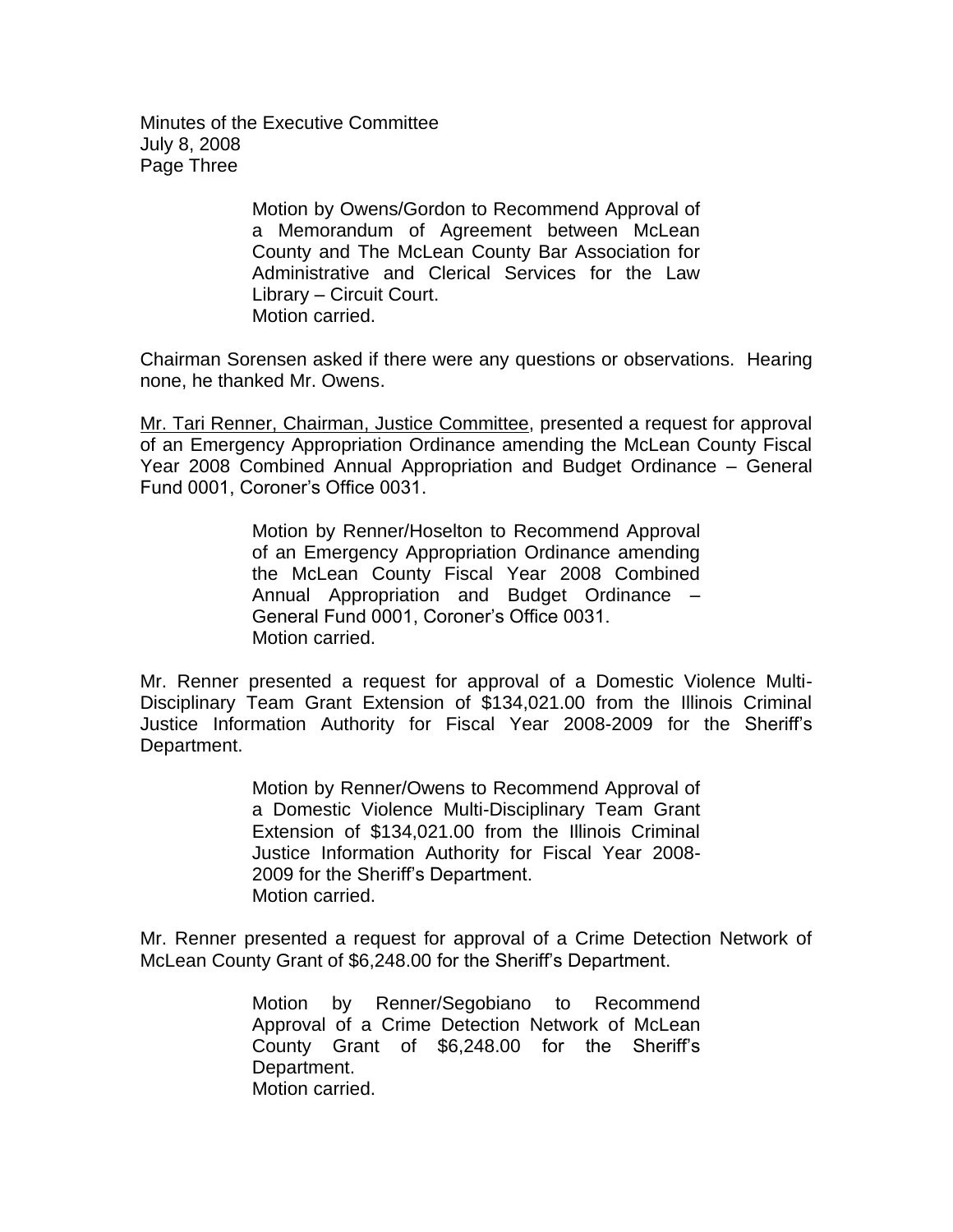Minutes of the Executive Committee July 8, 2008 Page Four

Mr. Renner advised that, at its July  $1<sup>st</sup>$  meeting, the Justice Committee recommended approval of an Ordinance of the McLean County Board increasing the Filing Fee in all civil cases to fund the Neutral Site Custody Exchange Program of the Family Visitation Center which is operated by the Children's Foundation.

Mr. Renner reported that the Children's Foundation is asking that the filing fee be increased to \$8.00 to support the Supervised Visitation Center. He noted that Board members have expressed concerns in the past for adding filing fees. For that reason, Mr. Renner asked Mr. Will Scanlon, Trial Court Administrator – Eleventh Circuit Court, as well as Ms. Lisa Pieper, Regional Vice President, Children's Home and Aid Society and Ms. Teresa Kelly, Children's Home and Aid Society to attend this meeting to answer any questions from members of the Committee.

Mr. Segobiano requested that the County Administrator's Office prepare a report on all of the fees imposed on court cases when the budget is adopted.

Chairman Sorensen asked if there were any additional comments or questions. Hearing none, he thanked Mr. Renner.

Mr. John Zeunik, County Administrator, reviewed the recommendations received from Mr. Robert A. Kearney. He noted that, at the County Board meeting last month, the Board, by formal motion, forwarded the recommendations that were received from Mr. Robert Kearney to the County Administrator's Office for followup and referral to the appropriate oversight committee. Mr. Zeunik indicated that the Memorandum presents a status report on the following:

- $\triangleright$  Where we are:
- $\triangleright$  What areas we have the ability to work on in concert with the oversight committees;
- $\triangleright$  What areas fall to the purview of the County Board.

Mr. Gordon had some questions on specific wording in the report, including:

- $\triangleright$  The use of the phrase "stacks the deck";
- $\triangleright$  The use of the words "him" and "her."

Mr. Zeunik replied that the term and words come directly from Mr. Kearney's report as it was written.

Mr. Gordon recommended that, when the language is incorporated into Board action, the phrase "stacks the deck" be put in quotes and the reference to "him" and "her" be changed to "him/her."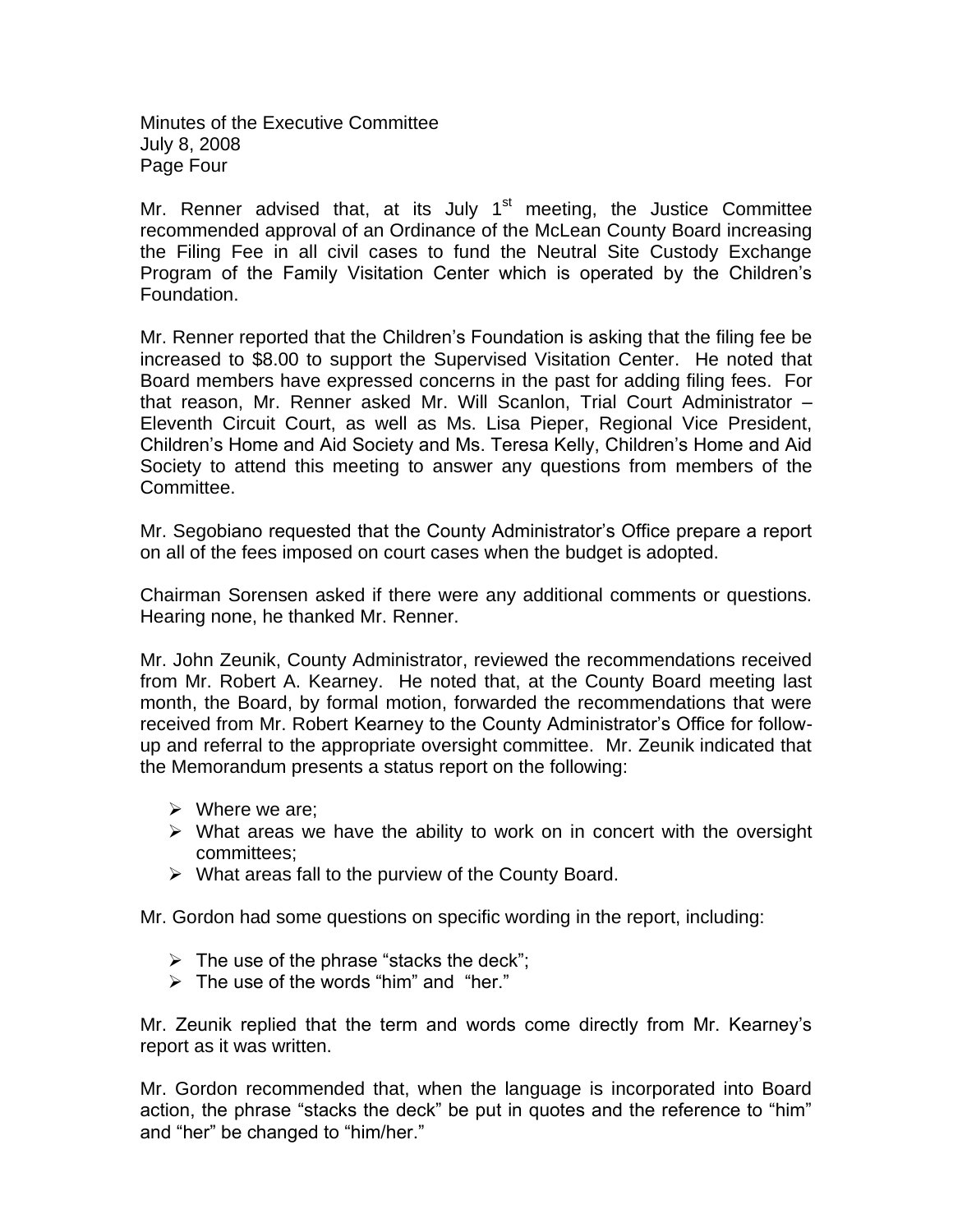Minutes of the Executive Committee July 8, 2008 Page Five

Mr. Segobiano asked if the counter-suit affects the position of the County Board in terms of this report and action the Board may take. Mr. Zeunik replied that the Board is not a party in the suit at this time. He indicated that the suit that has been filed is related to defamation and libel, and not related to the issues raised by Mr. Kearney.

Chairman Sorensen stated that the Administrator's Office has done a good job in assigning the recommendations for consideration to specific Committees. He proposed that the Rules Sub-Committee meet to consider and make a proposal to the Board on Mr. Kearney's recommendations #3, #6 and #7.

Mr. Owens advised that he will schedule a Rules Sub-Committee meeting and will invite members of the Board to attend.

Mr. Zeunik indicated that Mr. Kearney submitted a proposal to the Administrator's Office for supervisory and department head training sessions. Mr. Zeunik noted that the hourly fee, while high, can be negotiated. He stated that Mr. Kearney recommended training for first line supervisors, department heads and elected officials, particularly in the areas of employment law where the County has potentially the greatest liability.

Mr. Segobiano asked Mr. Zeunik for his recommendation of Mr. Kearney's training proposal. Mr. Zeunik replied that he believes Mr. Kearney, with his background, knowledge and experience, is the best person suited to do this type of training. He indicated that Mr. Kearney is willing to work with the Administrator's Office and the State's Attorneys Office to put together a program tailored for the County. Mr. Zeunik added that Mr. Kearney has some understanding of the issues the County faces and has knowledge of the unique organizational structure of County government. He advised that he would recommend the Committee support Mr. Kearney's proposal.

> Motion by Segobiano/Owens to Recommend Approval of a Contract Agreement between Mr. Robert Kearney and McLean County to provide Training Sessions to Department Heads and Elected Officials.

Chairman Sorensen expressed his support of a contract agreement with Mr. Kearney. However, he recommended that Mr. Kearney work with the Administrator's Office to develop a training program that the Administrator's Office can administer on a semi-annual basis. Mr. Zeunik advised that he can work with Mr. Kearney to amend the proposal to include materials and training for the Administrator's Office so that in-house staff can conduct future training sessions.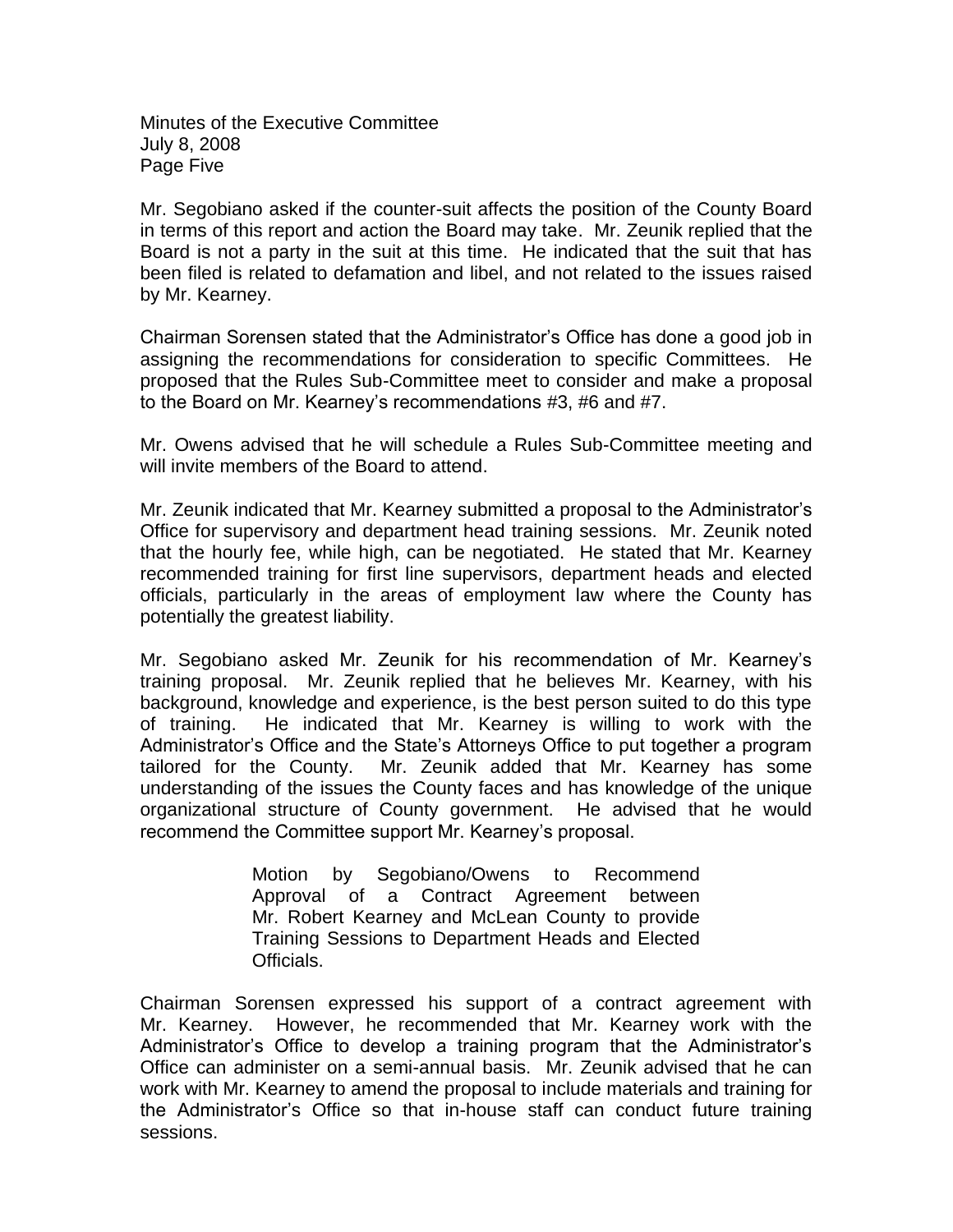Minutes of the Executive Committee July 8, 2008 Page Six

Chairman Sorensen asked the mover and second of the motion if they would agree to this amendment. Both Mr. Segobiano and Mr. Owens agreed to the proposed amendment and the motion on the table was amended as follows:

> Amended Motion by Segobiano/Owens to Recommend Approval of a Contract Agreement between Mr. Robert Kearney and McLean County to provide Training Sessions on Employment Law to Department Heads and Elected Officials and to work with the Administrator's Office to provide training materials and a training program that the Administrator's Office can use in the future. Motion carried.

Chairman Sorensen called for a motion to go into *Executive Session* to discuss personnel issues.

> Motion by Bostic/Owens to Recommend the Executive Committee go into *Executive Session* at 4:53 p.m. to discuss Personnel Matters with the Committee Members and the County Administrator. Motion carried.

> Motion by Segobiano/Gordon to recommend the Executive Committee return to *Open Session* at 5:15 p.m. Motion carried.

Chairman Sorensen presented the June 30, 2008 bills as recommended and transmitted by the County Auditor for payment, as well as a transfer of \$22,000 in Information Technologies. The Fund Total is \$459,560.42 and the Prepaid Total is the same.